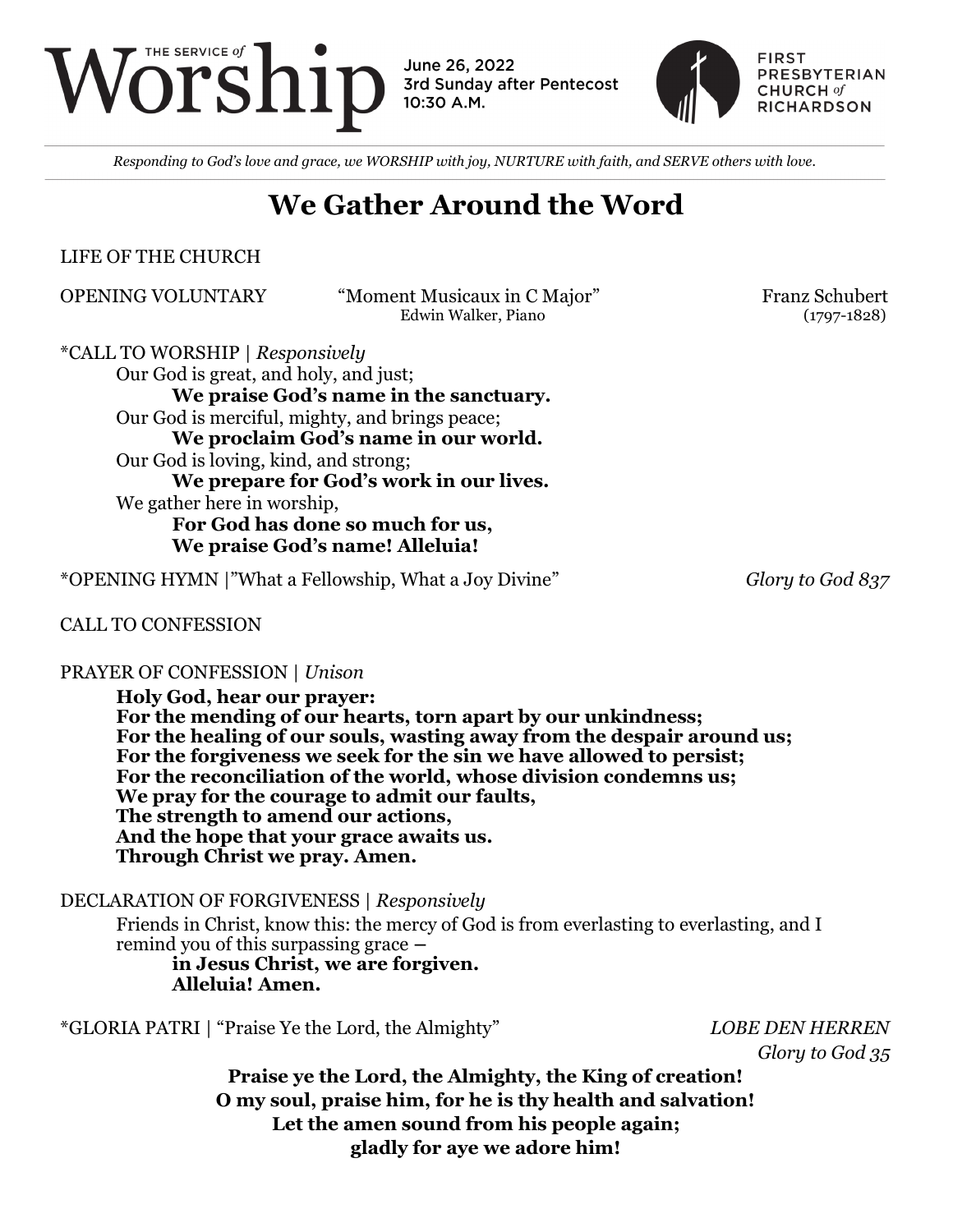#### \*PASSING THE PEACE OF CHRIST

#### TIME FOR TINY THEOLOGIANS Pastor Rosy

ANTHEM "Eternal God" John Rutter The Sanctuary Choir, Mack Liening, Guest Director Edwin Walker, Organist

> *Eternal God, we give you thanks for music, blest gift from heaven to all your servants here on earth. In time of joy a crown, in sorrow consolation, companion through our days of tears and mirth.*

*We give you thanks for every sound of beauty, for sweetest harmony that echoes in our hearts. For melodies that soar on high like birds at morning, for voice and instrument in all their parts.*

*As we are blest, so may our gift bless others, May hearts be touched and spirits lifted up anew. Let music draw together those who live as strangers, bring joy to those we love, in thankfulness true.*

*And when at last we come into your kingdom, all discord over and all earthly labor done, then sound and silence yield before one equal music, and with the Giver shall our souls be one.*

## **We Proclaim the Word**

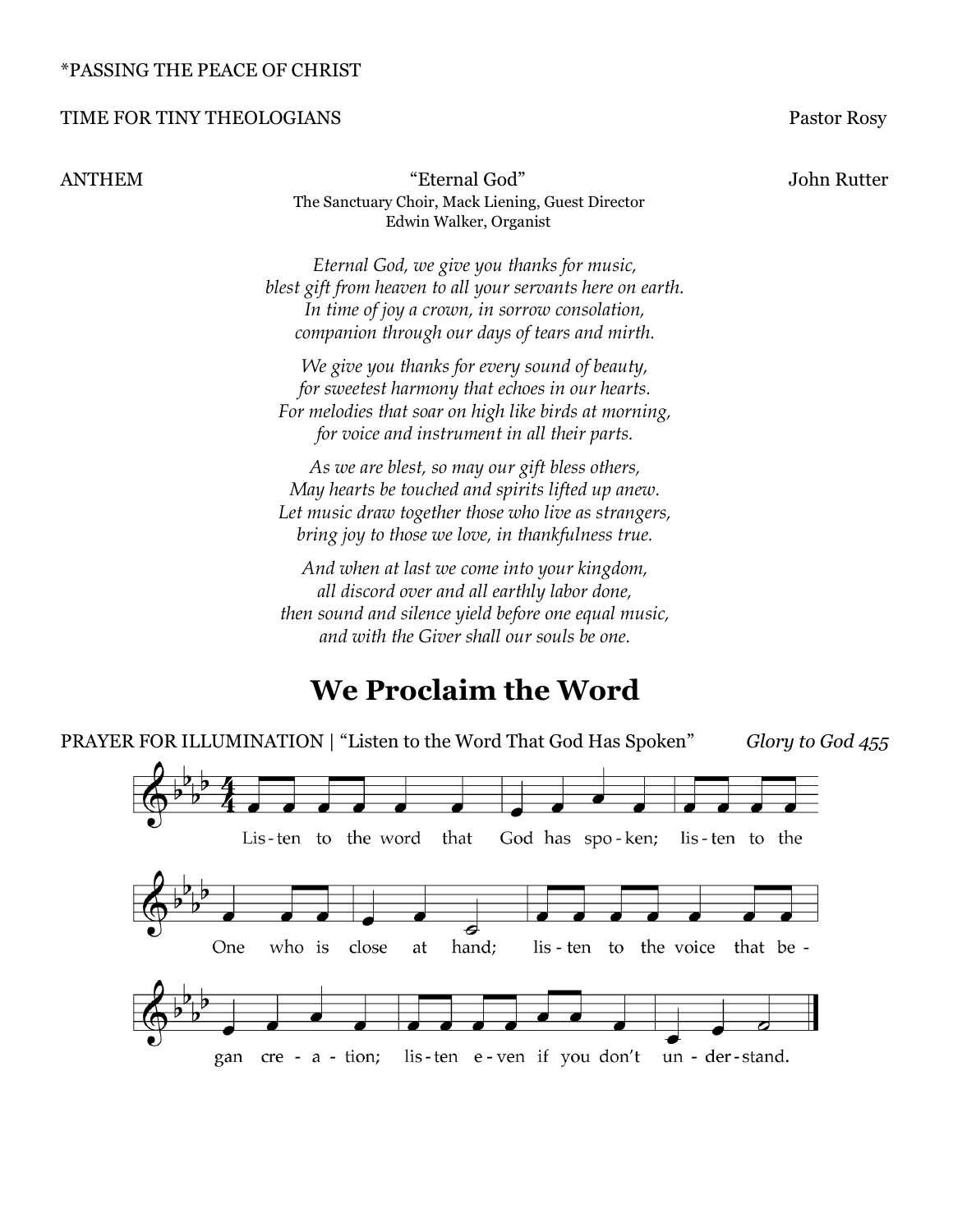FIRST READING Psalm 77:1-2, 11-20

SECOND READING 2 Kings 2:1-15

SERMON Pastor Rosy

# **We Respond to the Word**

\*HYMN OF RESPONSE | "Guide Me, O Thou Great Jehovah" *Glory to God 65* 

\*AFFIRMATION OF FAITH | *Unison Adapted from A Declaration of Faith 1.1-1.7*

**We believe in one true and living God. We acknowledge one God alone, whose demands on us are absolute, whose help for us is sufficient. That One is the Lord, whom we worship, serve, and love. We do not fully comprehend who God is or how God works. God's reality far exceeds all our words can say. The Lord's requirements are not always what we think is best. The Lord's care for us is not always what we want. God comes to us on God's own terms and is able to do far more than we ask or think. We know that God is not confined to the story we can tell. The story itself tells us God works his sovereign will among all peoples of the earth. We believe God works beyond our imagining throughout the universe. We praise and enjoy God. To worship God is highest joy. To serve God is perfect freedom.** 

#### PRAYERS OF THE PEOPLE

#### THE LORD'S PRAYER | *Unison*

**Our Father, who art in heaven, hallowed be thy name, thy kingdom come, thy will be done, on earth as it is in heaven. Give us this day our daily bread. And forgive us our debts, as we forgive our debtors. And lead us not into temptation, but deliver us from evil. For thine is the kingdom, and the power, and the glory, forever. Amen.**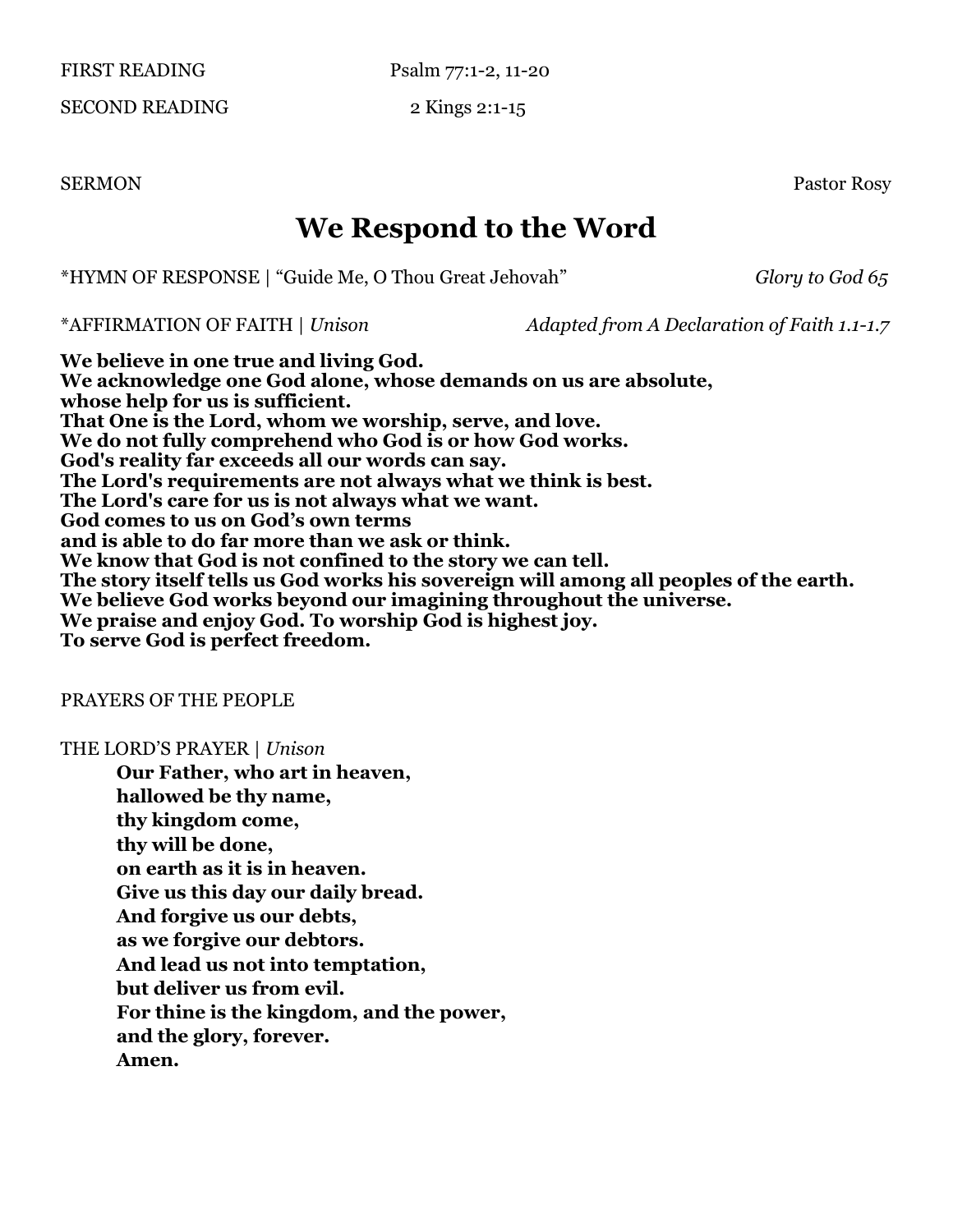| <b>GIVING THANKS</b>                                                                                                                                                                                                                                                                                                                                | Edwin Walker, Piano                                  | "Amazing Grace" | arr. Mark Hayes<br>(b. 1953)       |
|-----------------------------------------------------------------------------------------------------------------------------------------------------------------------------------------------------------------------------------------------------------------------------------------------------------------------------------------------------|------------------------------------------------------|-----------------|------------------------------------|
| *DOXOLOGY   "We Praise You, O God"<br>We praise you, O God, our Redeemer, Creator;<br>in grateful devotion our tribute we bring.<br>We lay it before you; we kneel and adore you;<br>we bless your holy name; glad praises we sing.                                                                                                                 |                                                      |                 | <b>KREMSER</b><br>Glory to God 612 |
| *PRAYER OF THANKSGIVING                                                                                                                                                                                                                                                                                                                             |                                                      |                 |                                    |
|                                                                                                                                                                                                                                                                                                                                                     | *SUNG BENEDICTION   "May the God of Hope Go with Us" |                 | Glory to God 765                   |
| May the God of hope go with us every day,<br>filling all our lives with love and joy and peace.<br>May the God of justice speed us on our way,<br>bringing light and hope to every land and race.<br>Praying, let us work for peace;<br>singing, share our joy with all;<br>working for a world that's new,<br>faithful when we hear Christ's call. |                                                      |                 |                                    |

CLOSING VOLUNTARY "Festival for Trumpet" Darwin Wolford

Edwin Walker, Organist (b. 1936)

Call to Worship adapted from Rev. Mindi Welton-Mitchell. Prayer of Confession adapted from Rev. Beth Merill-Neel.

 $\overline{C_{\rm{max}}(z)}$  and  $\overline{C_{\rm{max}}(z)}$